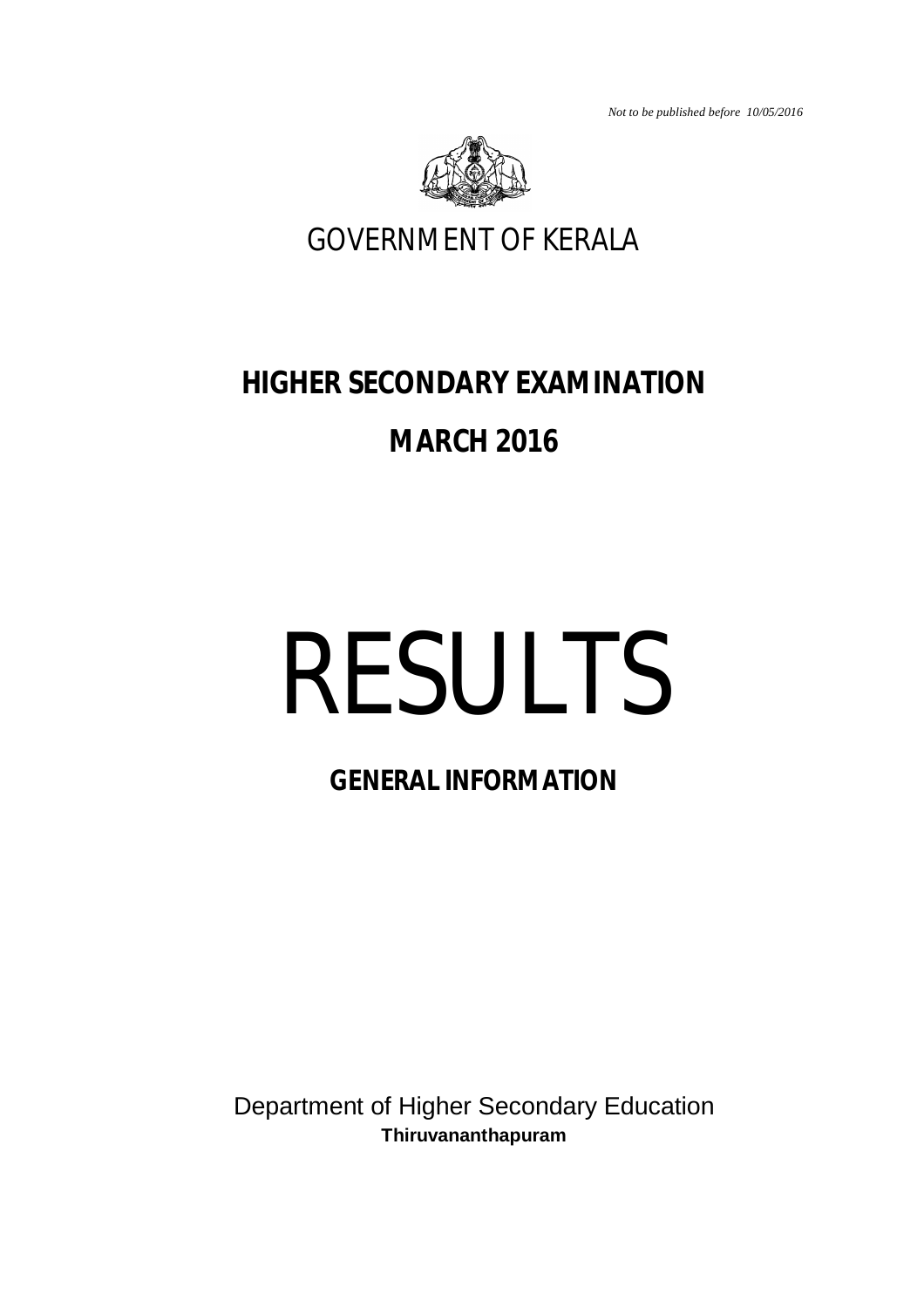

# NOTIFICATION

No. EX I/RES/HSE/2016 Dated : 10/05/2016

# **HIGHER SECONDARY EXAMINATION RESULTS MARCH 2016**

The results of Higher Secondary Examination, March 2016 is published. The same is available in the following websites. www.kerala.gov.in, www.dhsekerala.gov.in, www.keralaresults.nic.in, www.results.itschool.gov.in, www.cdit.org, www.examresults.kerala.gov.in, www.prd.kerala.gov.in, www.results.nic.in, www.educationkerala.gov.in. The results are subject to further scrutiny and modification.

Sd/-

Directorate of Higher Secondary Education Secretary Housing Board Buildings, The Board of Higher Secondary Examinations Santhi Nagar **Branch Communist Communist Communist Communist Communist Communist Communist Communist Communist Communist Communist Communist Communist Communist Communist Communist Communist Communist Communist Communist C** Thiruvananthapuram - 1 1 and 1 and 1 Higher Secondary Education

 **Dr. K. Mohana Kumar,**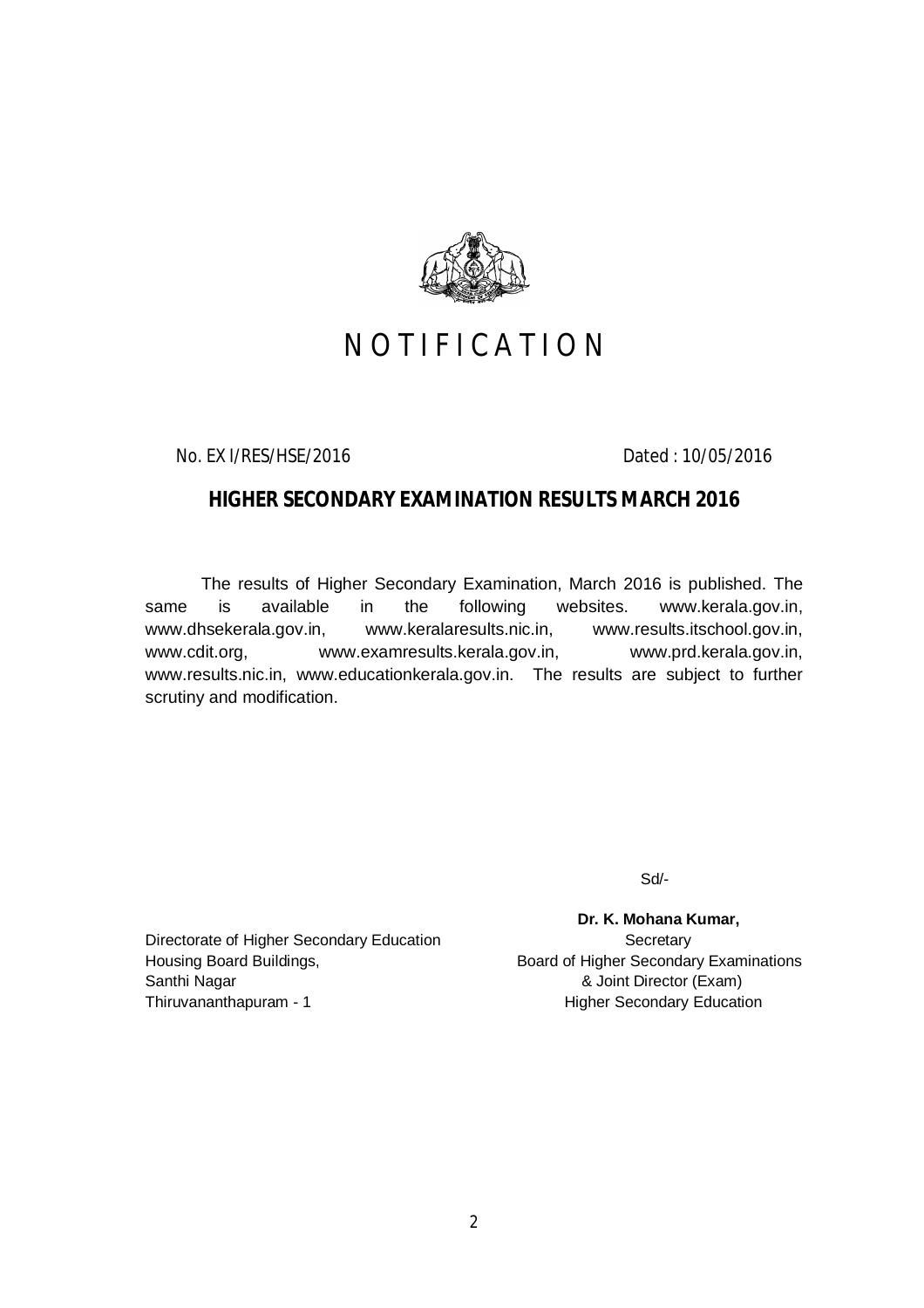# INDEX

- 1. GENERAL INFORMATION
- 2. RESULT AT A GLANCE (HIGHER SECONDARY SCHOOLS)
- 3. ABSTRACT OF RESULTS
- 4. SCHOOL CATEGORYWISE RESULTS
- 5. ABSTRACTS OF RESULTS (CATEGORY WISE)
- 6. CONSOLIDATED STATISTICS (SCHOOLGOING REGULAR)
- 7. CONSOLIDATED STATISTICS (OPEN SCHOOL)
- 8. DISTRICTWISE CONSOLIDATED STATISTICS (EHS-PERCENTAGE)
- 9. COMPARATIVE ANALYSIS (STUDY TYPE WISE)
- 10. COMPARATIVE ANALYSIS (GROUP TYPE WISE)
- 11. COMPARATIVE ANALYSIS (SCHOOL TYPE WISE)
- 12. COMPARATIVE ANALYSIS (GENDER WISE)
- 13. COMPARATIVE ANALYSIS (CASTE WISE)
- 14. COMPARATIVE ANALYSIS (THROUGH YEARS)
- 15. RESULTS PRIOR TO THE IMPLEMENTATION OF GRADING SCHEME
- 16. SUBJECT WISE GRADE COUNT (SCHOOL GOING)
- 17. SUBJECT WISE RESULT ANALYSIS (SCHOOL GOING)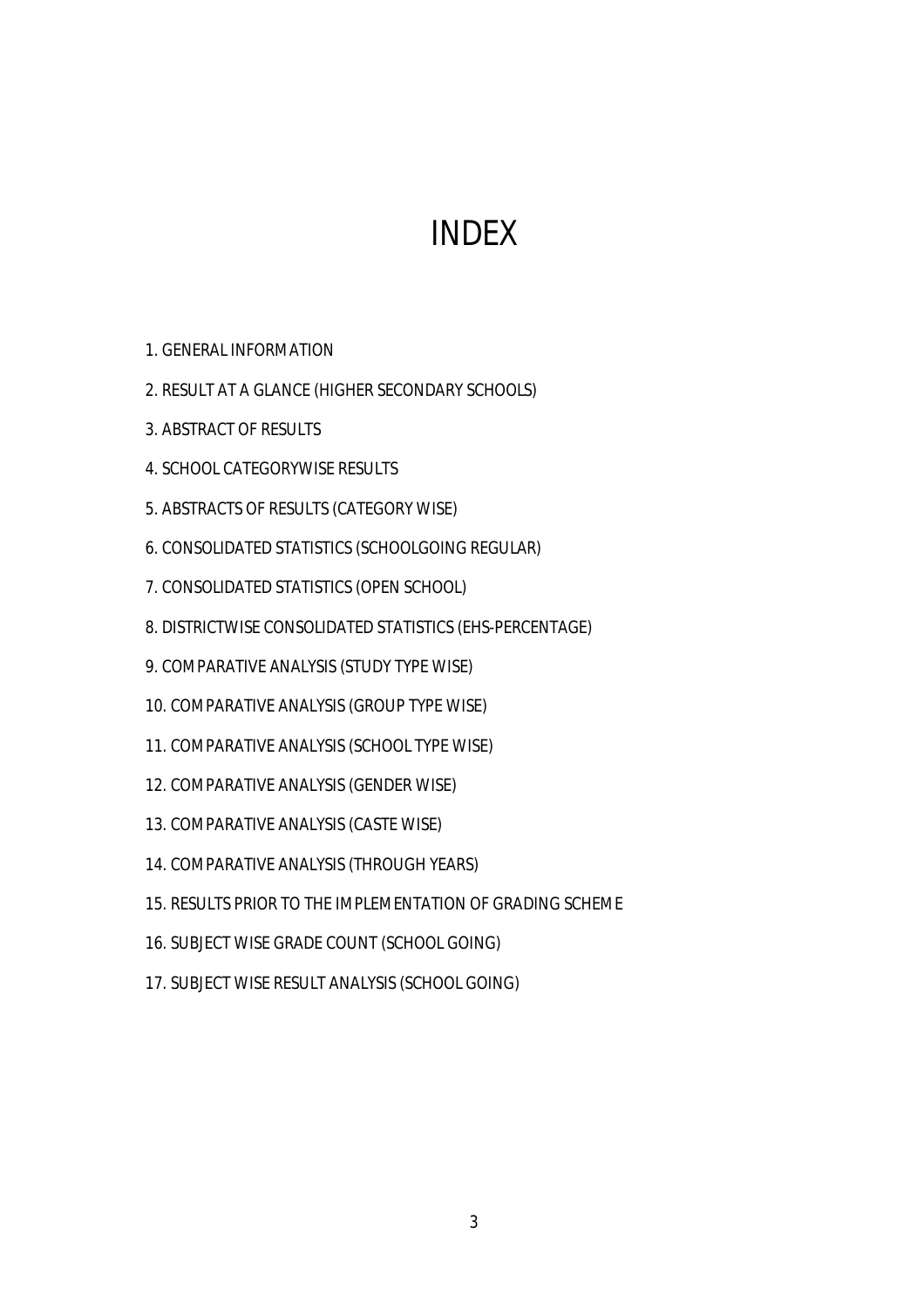# **HIGHER SECONDARY EXAMINATION RESULTS MARCH 2016**

### **GENERAL INFORMATION**

**361683** school going regular students appeared for the Higher Secondary Examination, March 2016 from **2033** schools and **292753** became eligible for higher studies (EHS), the percentage of results for this year being **80.94,** last year the percentage was **83.96**. The department congratulates the **9870** students who got A+ in all subjects and the **125** candidates who secured 1200 scores out of 1200.

Result statistics reveal that of the **190536** girls who took the exam, **167167** (**87.74%**) became eligible for higher studies, while from among the **171147** boys **125586** (**73.38%**) qualified for higher studies. The statistics for the various streams show that in the science stream **148744** (**81.65%**) candidates qualified for higher studies from the **182180** who took the exam, while in the humanities stream it is **56008** (**77.25%**) candidates out of **72500.** And in the commerce stream **88001** (**82.24%**) candidates qualified for higher studies among the **107003** candidates who appeared for the exam.

In the sector wise results the Aided sector tops with **83.21%** (out of **175572** candidates **146094** qualified for higher studies) followed by the Government sector **79.66%** (**121635** candidates out of **152512** became eligible for higher studies). In the unaided sector the percentage of E.H.S is **74.76** (**24841** candidates qualified for higher studies out of **33227**).

Eligibility for higher studies is  $D+$  or above grade for all subjects with 30% scores in theory alone and an aggregate total of 30% in theory, practical evaluation and continuous evaluation taken together.

Double valuation was done for the answer scripts of Physics, Chemistry and Mathematics. The tabulations of all subjects was done online.

Among the districts, **Kannur** District with a percentage of **84.86** tops the list while **Pathanamthitta** is the district with the lowest percentage ie. **72.4%. Kollam** District tops the list with **1111** candidates scoring A+ grade in all subjects.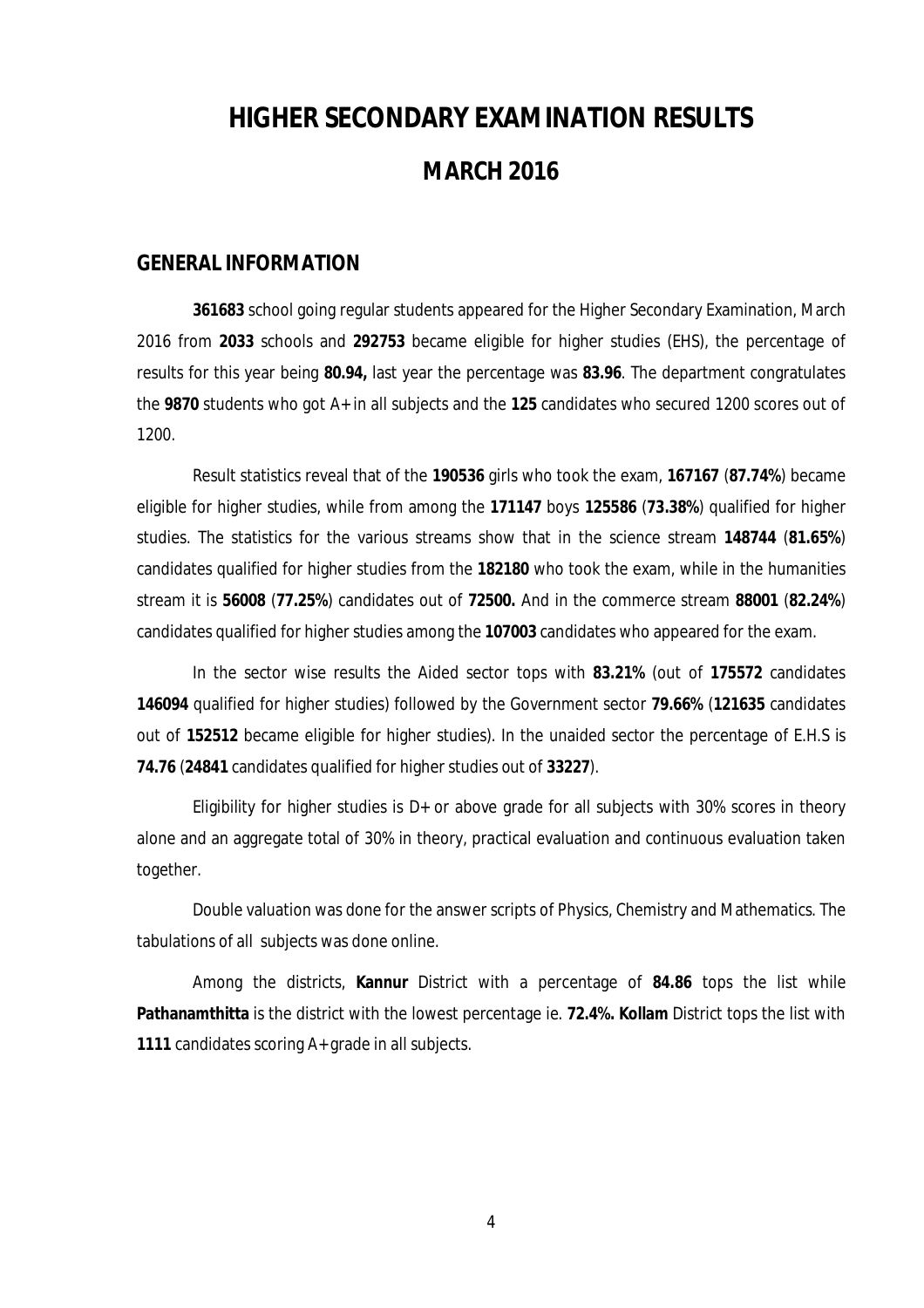Among the schools **St. Mary's HSS Pattom** presented the highest number of candidates for the exam ie. **826** and came out with a pass percentage of **93.22** followed by **SVHSS Palemaed** (**725** candidates **83.03%**) and **MSM HSS Kallingalparamba, Malappuram** (**659** Candidates **83%**)

In addition to 361683 school going regular students, students from the following categories also appeared for higher secondary examination, March 2016.

### **a. TECHNICAL STREAM**

The Technical Stream of the Higher Secondary Course is run by Technical Schools. In the Technical Stream **1782** candidates took the Higher Secondary Examination, March 2016 from **15** technical schools. **1397** Candidates became eligible for higher studies, the pass percentage being **78.40** Last year it was **78.67 %.** Among the technical stream students who became eligible for higher studies 56 secured A+ in all subjects.

### **b. ART STREAM**

The Art Stream is conducted in the Kalamandalam Art School. This year **69** students appeared for the Higher Secondary Examination and **55** qualified for higher studies. The pass percentage is **79.71**.

### **c. SCOLE KERALA**

**67027** candidates appeared for the Higher Secondary Examination, March 2016 in various streams through State Council for Open and Life Long Education (SCOLE) and **23533** qualified for higher studies. The percentage of results is **35.11** Last year it was **36.95**. Among the students who presented by the SCOLE, 52 secured A+ in all subjects.

### **d. OLD SYLLABUS CANDIDATES**

Candidates of March 2010 to March 2015 Higher Secondary Examinations who failed to attain D+ or above grades for all subjects and who had attended the First Year Higher Secondary Improvement Examination in September 2015 also registered for March 2016 Examination as old syllabus candidates. Out of **22893** students in this category, **8339** students qualified for higher studies (**36.43%**).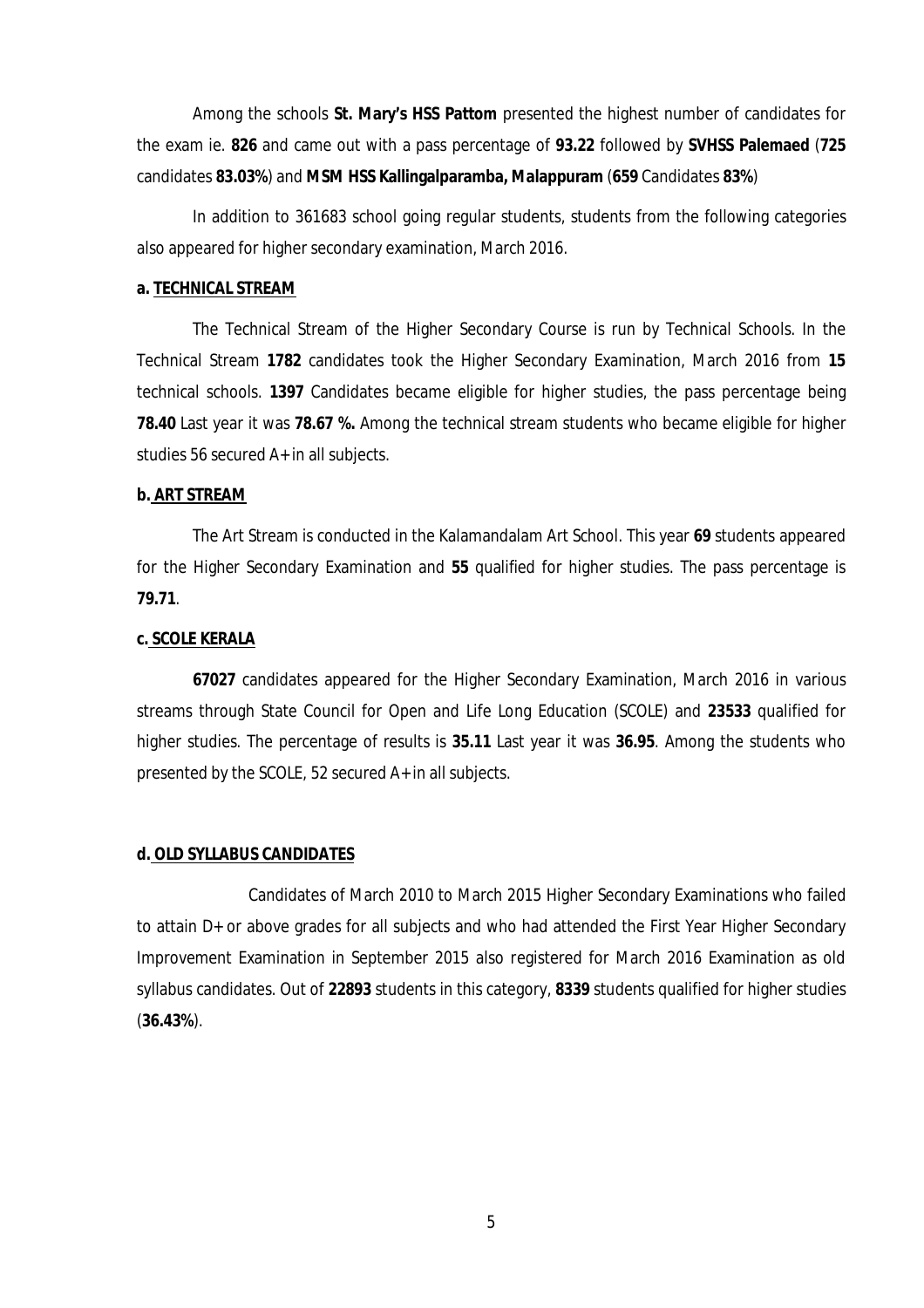### **SAY/IMPROVEMENT EXAMINATION**

Those students who registered and appeared for the first time in the HSE 2016 March and failed to obtain sufficient grade for a pass in any subject can apply for the SAY examination to obtain D+ and above in such subjects. Those who appeared as old syllabus candidates and obtained D+ or above in 5 subjects and remained in- eligible in one subject can appear for the SAY examination to become eligible for higher studies. Old Syllabus candidates who remain ineligible for more than one subject cannot apply for SAY examination. Those students who appeared for the examination for the first time in March 2016 and obtained D+ or above in all subjects can also appear for any one subject at the SAY/Improvement examination so as to improve the grade obtained in that subject.

The 2016 SAY/IMP examination will be conducted from 02/06/2016 to 08/06/2016. The notification for the examination will be issued on 10/05/2016 and students who desire to appear for the examination shall submit the application in the schools in which they appeared for the March 2016 examination.

The department acknowledges the services rendered by the Higher Secondary School teachers, Principals, Staff members of the Higher Secondary Directorate, DPI, General Education Department, NIC, Kerala State IT Mission and BSNL to facilitate an error free declaration of results. Last but not the least sincere thanks are also due to the media and media persons who always supported us throughout the conduct of examination and valuation.

 **Dr. K. Mohana Kumar** Trhiruvananthapuram Secretary and Joint Director 10/05/2016 Board of Higher Secondary Examinations, Kerala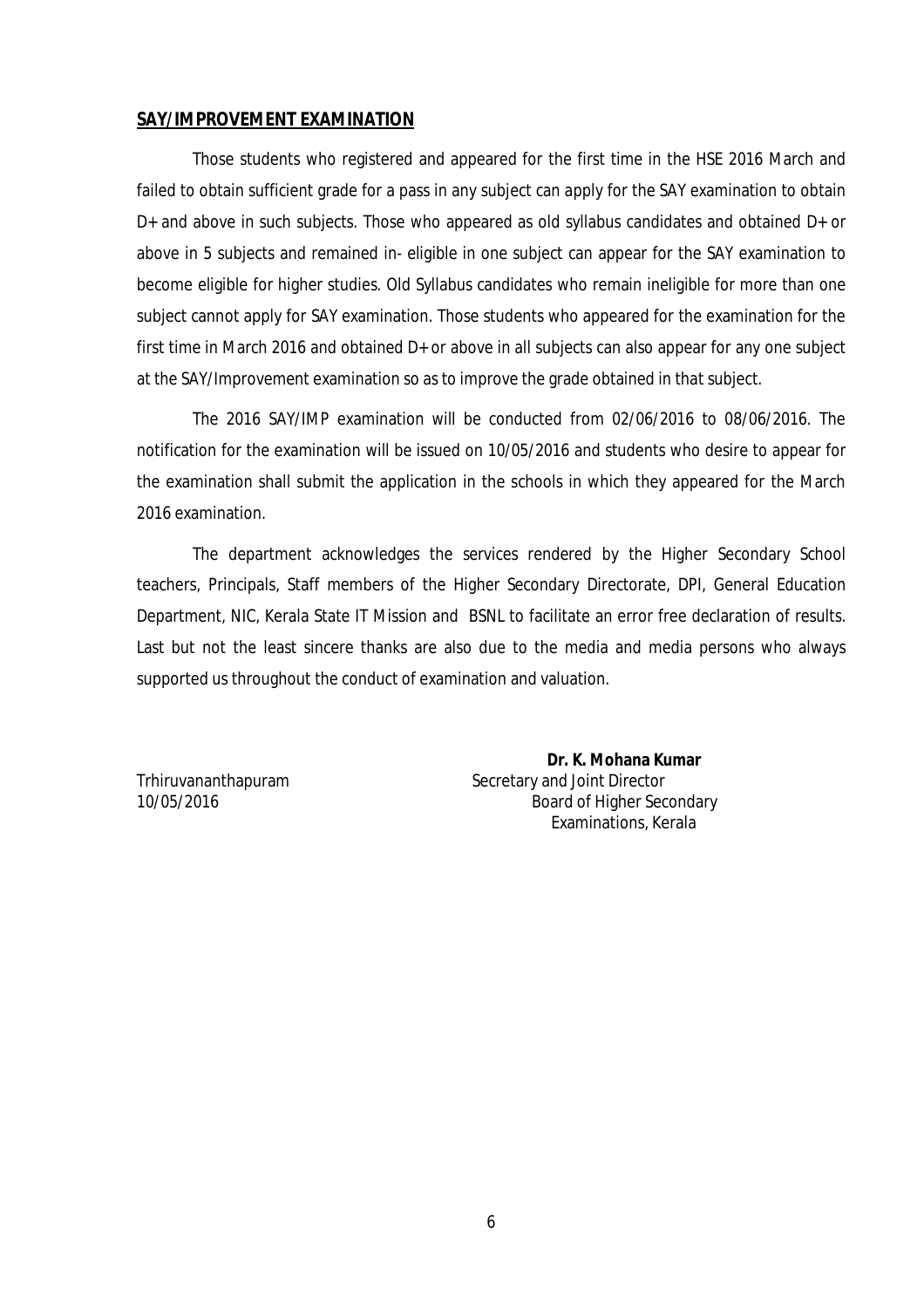# **2. RESULT AT A GLANCE**

(School Going – Regular)

| <b>REGISTERED</b> | <b>APPEARED</b> | <b>ELIGIBLE FOR HIGHER</b><br><b>STUDIES</b> | <b>AGGREGATE</b><br><b>PERCENTAGE</b> |
|-------------------|-----------------|----------------------------------------------|---------------------------------------|
| 363802            | 361683          | 292753                                       | 80.94                                 |

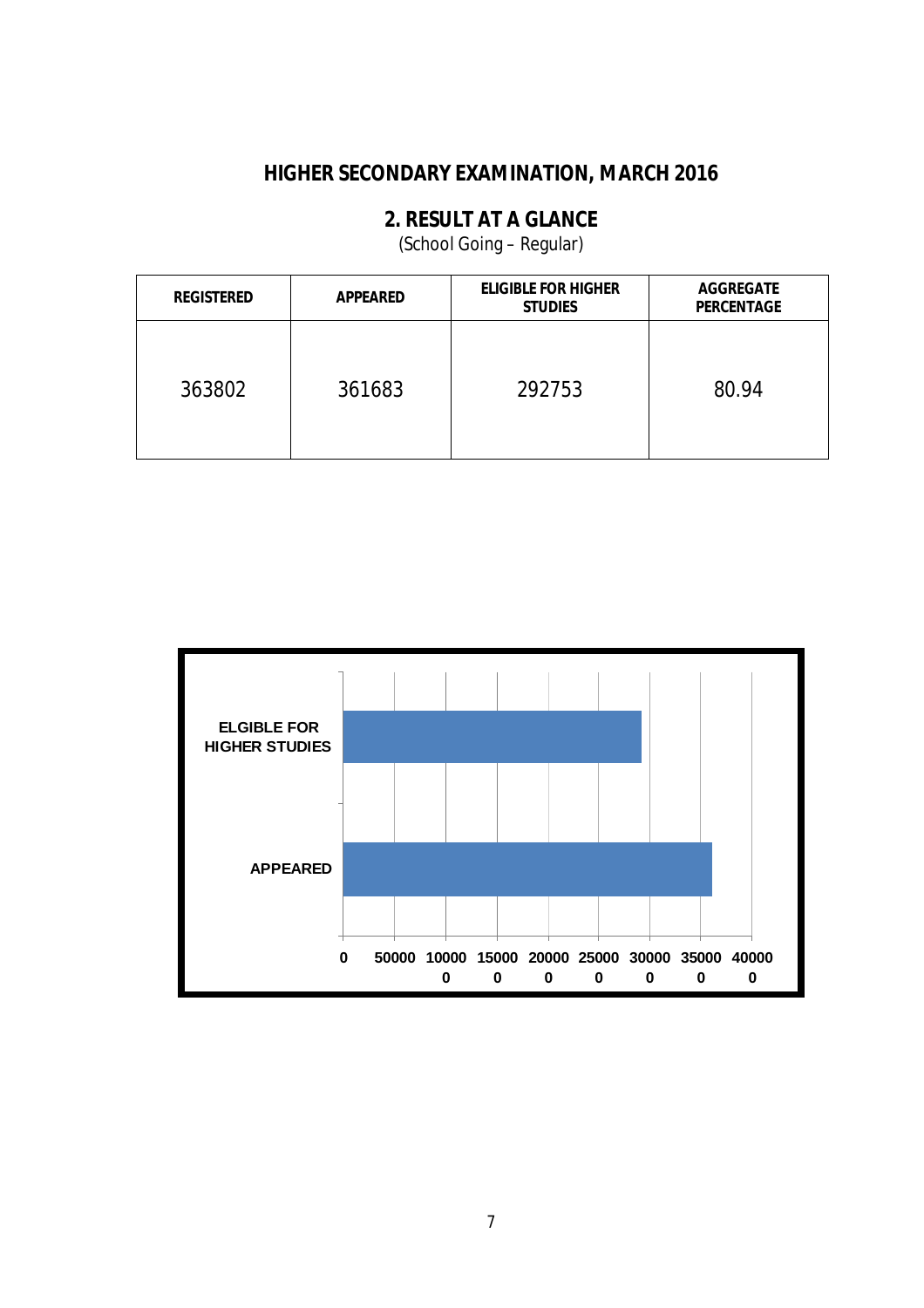| <b>CANDIDATE TYPE</b>   | <b>REGISTERED</b> | <b>APPEARED</b> | <b>ELGIBLE FOR HIGHER</b><br><b>STUDIES</b> | % OF EHS |
|-------------------------|-------------------|-----------------|---------------------------------------------|----------|
| <b>SCHOOL GOING</b>     | 363802            | 361683          | 292753                                      | 80.94    |
| <b>TECHNICAL SCHOOL</b> | 1789              | 1782            | 1397                                        | 78.40    |
| <b>ART SCHOOL</b>       | 71                | 69              | 55                                          | 79.71    |
| <b>OPEN SCHOOL</b>      | 68660             | 67027           | 23533                                       | 35.11    |
| <b>Old Syllabus</b>     | 25552             | 22893           | 8339                                        | 36.43    |

## **3. ABSTRACT OF RESULTS**

# **HIGHER SECONDARY EXAMINATION, MARCH 2016**

| <b>School Category</b> | <b>No. of Schools</b> | Registered | Appeared | <b>Eligible for</b><br>Higher<br>studies | % EHS |
|------------------------|-----------------------|------------|----------|------------------------------------------|-------|
| <b>Government</b>      | 820                   | 153713     | 152698   | 121635                                   | 79.66 |
| Aided                  | 830                   | 176454     | 175572   | 146094                                   | 83.21 |
| <b>Technical</b>       | 15                    | 1789       | 1782     | 1397                                     | 78.40 |
| <b>Special</b>         | 9                     | 187        | 186      | 183                                      | 98.39 |
| <b>Un-Aided</b>        | 374                   | 33448      | 33227    | 24841                                    | 74.76 |
| Kalamandalam (Art)     | 1                     | 71         | 69       | 55                                       | 79.71 |

# **4. SCHOOL CATEGORY WISE RESULTS (School Going)**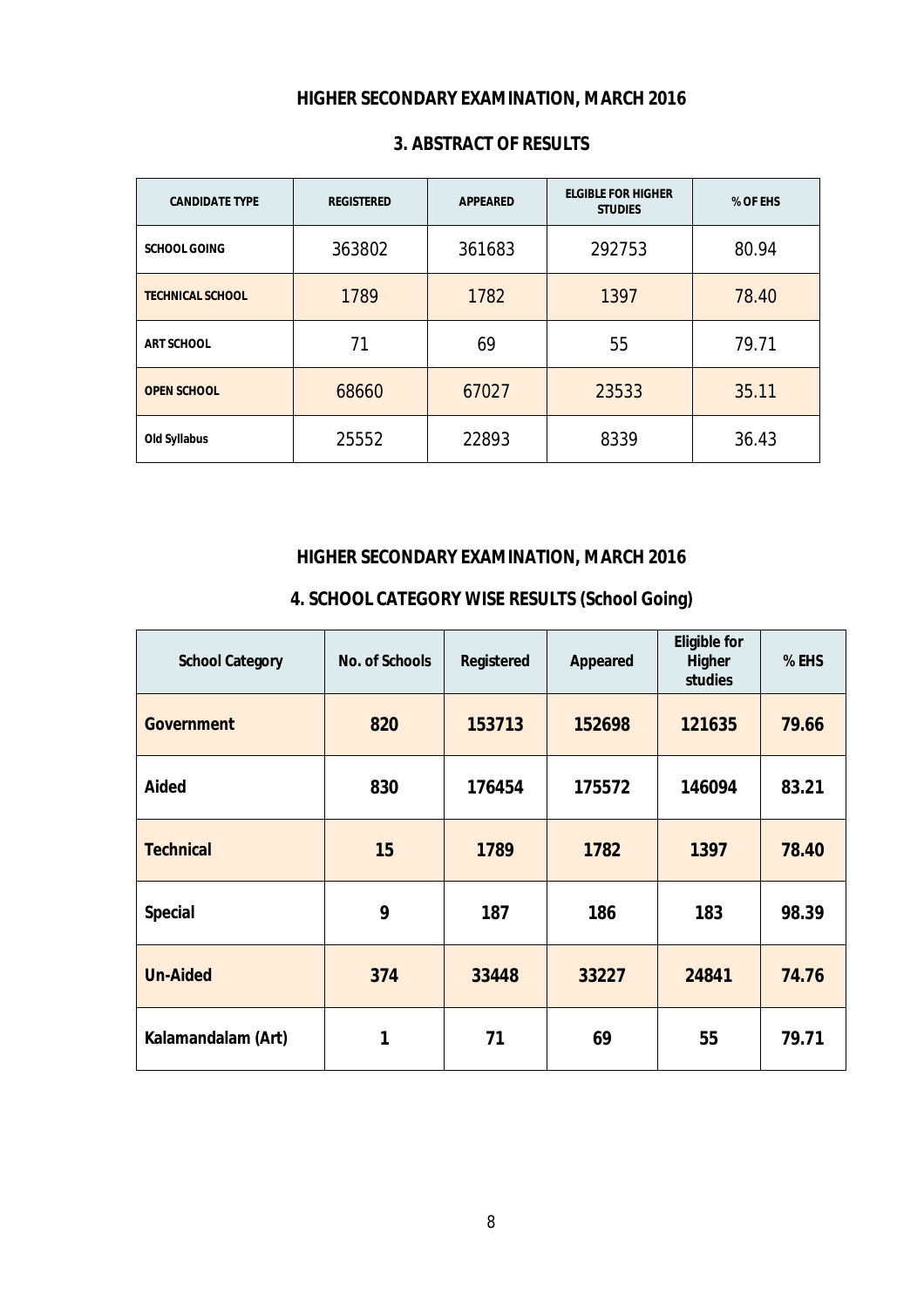| <b>STUDY TYPE</b>       | <b>GROUP</b>      | <b>REGISTERED</b> | <b>APPEARED</b> | <b>ELGIBLE FOR</b><br><b>HIGHER</b><br><b>STUDIES</b> | <b>AGGREGATE</b><br><b>PERCENTAGE</b> |
|-------------------------|-------------------|-------------------|-----------------|-------------------------------------------------------|---------------------------------------|
|                         | <b>SCIENCE</b>    | 183060            | 182180          | 148744                                                | 81.65                                 |
| <b>HIGHER SECONDARY</b> | <b>HUMANITIES</b> | 73082             | 72500           | 56008                                                 | 77.25                                 |
| <b>SCHOOLS</b>          | <b>COMMERCE</b>   | 107660            | 107003          | 88001                                                 | 82.24                                 |
|                         | <b>TOTAL</b>      | 363802            | 361683          | 292753                                                | 80.94                                 |
| <b>TECHNICAL SCHOOL</b> | <b>TOTAL</b>      | 1789              | 1782            | 1397                                                  | 78.40                                 |
| <b>ART SCHOOL</b>       | <b>TOTAL</b>      | 71                | 69              | 55                                                    | 79.71                                 |
|                         | <b>SCIENCE</b>    | 962               | 942             | 444                                                   | 47.13                                 |
| <b>OPEN SCHOOL</b>      | <b>HUMANITIES</b> | 29821             | 29052           | 10078                                                 | 34.69                                 |
|                         | <b>COMMERCE</b>   | 37877             | 37033           | 13011                                                 | 35.13                                 |
|                         | <b>TOTAL</b>      | 68660             | 67027           | 23533                                                 | 35.11                                 |
| <b>Old Syllabus</b>     |                   | 25552             | 22893           | 8339                                                  | 36.43                                 |

# **5. ABSTRACT OF RESULTS (Category wise)**

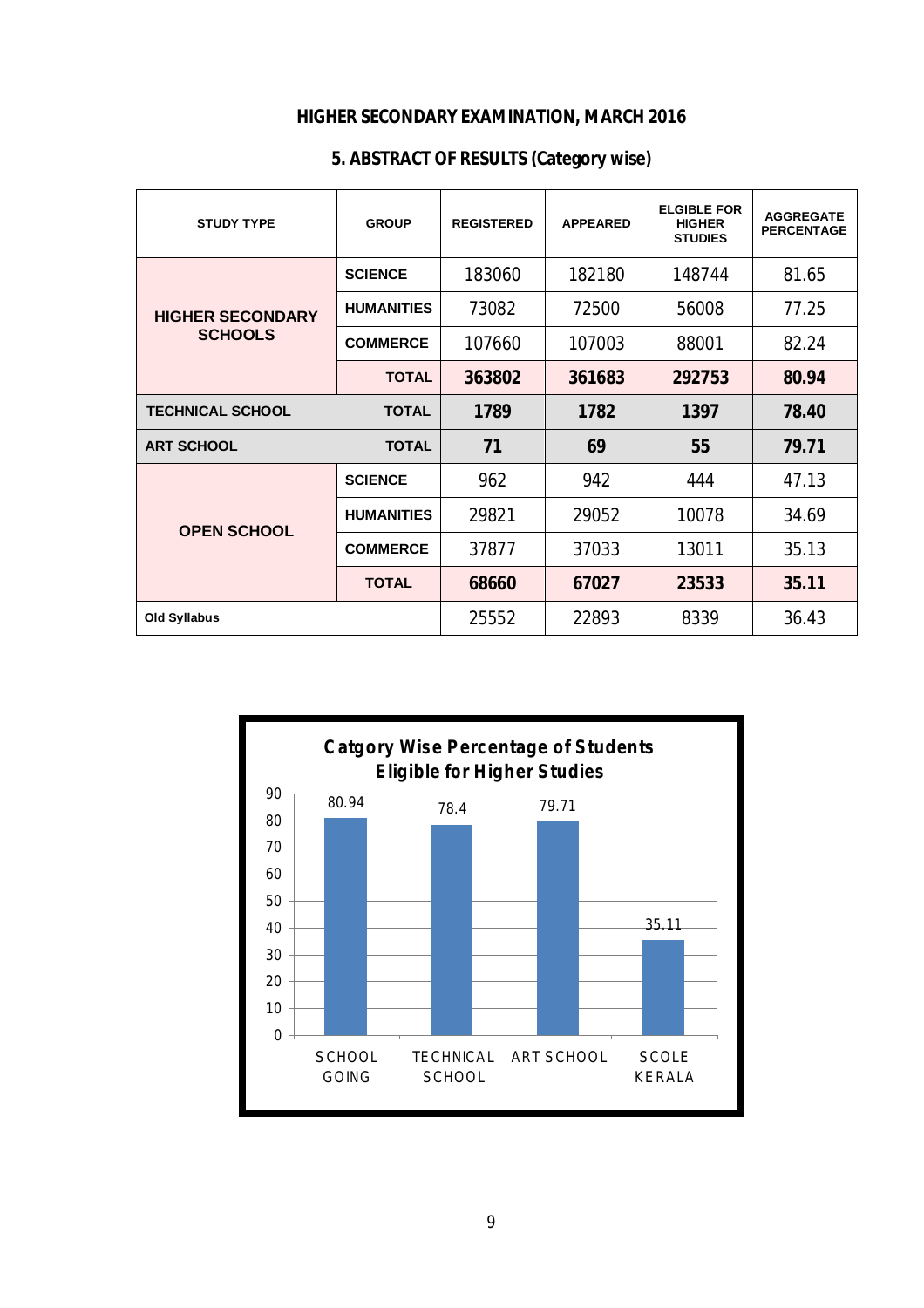# **6. CONSOLIDATED STATISTICS (School Going Regular)**

| Category     | <b>Group</b>      | <b>Registered</b> | <b>Appeared</b> | <b>Total</b><br><b>Eligible</b> | $A+$ in all<br><b>Subjects</b> | A and<br>above | $B+$ and<br>above | <b>B</b> and<br>above | $C+$ and<br>above | C and<br>above | $D+$ and<br>above | D grade      | E grade     |
|--------------|-------------------|-------------------|-----------------|---------------------------------|--------------------------------|----------------|-------------------|-----------------------|-------------------|----------------|-------------------|--------------|-------------|
|              | <b>SCIENCE</b>    | 84099             | 83526           | 63820                           | 2560                           | 6653           | 9135              | 12374                 | 16330             | 16392          | 376               | 19474        | 204         |
|              | <b>HUMANITIES</b> | 33408             | 33064           | 21484                           | 66                             | 190            | 609               | 1954                  | 5623              | 12209          | 833               | 11354        | 207         |
|              | <b>COMMERCE</b>   | 54976             | 54557           | 40282                           | 339                            | 1402           | 3333              | 6896                  | 12100             | 15636          | 576               | 14121        | 106         |
| <b>BOYS</b>  | <b>TECHNICAL</b>  | 1294              | 1288            | 972                             | 35                             | 79             | 105               | 142                   | 295               | 299            | 17                | 316          |             |
|              | <b>ART</b>        | 26                | 24              | 13                              |                                |                | $\mathbf{1}$      | $\mathbf{1}$          | $\overline{2}$    | 9              |                   | $\mathbf{3}$ |             |
|              | <b>TOTAL</b>      | 173803            | 172459          | 126571                          | 3000                           | 8324           | 13183             | 21367                 | 34350             | 44545          | 1802              | 45268        | 517         |
|              | <b>SCIENCE</b>    | 98961             | 98654           | 84924                           | 5560                           | 13883          | 16004             | 17943                 | 18158             | 13317          | 59                | 13675        | 37          |
|              | <b>HUMANITIES</b> | 39674             | 39436           | 34524                           | 298                            | 999            | 2837              | 7033                  | 11757             | 11431          | 169               | 4886         | 14          |
| <b>GIRLS</b> | <b>COMMERCE</b>   | 52684             | 52446           | 47719                           | 1047                           | 4255           | 8647              | 12550                 | 12559             | 8588           | 73                | 4689         | 18          |
|              | <b>TECHNICAL</b>  | 495               | 494             | 425                             | 21                             | 62             | 80                | 77                    | 106               | 78             | $\mathbf{1}$      | 69           |             |
|              | <b>ART</b>        | 45                | 45              | 42                              |                                |                | 5                 | 15                    | 15                | $\overline{7}$ |                   | 3            |             |
|              | <b>TOTAL</b>      | 191859            | 191075          | 167634                          | 6926                           | 19199          | 27573             | 37618                 | 42595             | 33421          | 302               | 23322        | 69          |
|              | <b>SCIENCE</b>    | 183060            | 182180          | 148744                          | 8120                           | 20536          | 25139             | 30317                 | 34488             | 29709          | 435               | 33149        | 241         |
|              | <b>HUMANITIES</b> | 73082             | 72500           | 56008                           | 364                            | 1189           | 3446              | 8987                  | 17380             | 23640          | 1002              | 16240        | 221         |
| <b>TOTAL</b> | <b>COMMERCE</b>   | 107660            | 107003          | 88001                           | 1386                           | 5657           | 11980             | 19446                 | 24659             | 24224          | 649               | 18810        | 124         |
|              | <b>TECHNICAL</b>  | 1789              | 1782            | 1397                            | 56                             | 141            | 185               | 219                   | 401               | 377            | 18                | 385          | $\mathbf 0$ |
|              | <b>ART</b>        | 71                | 69              | 55                              | 0                              | $\mathbf 0$    | 6                 | 16                    | 17                | 16             | 0                 | 6            | $\mathbf 0$ |
|              | <b>TOTAL</b>      | 365662            | 363534          | 294205                          | 9926                           | 27523          | 40756             | 58985                 | 76945             | 77966          | 2104              | 68590        | 586         |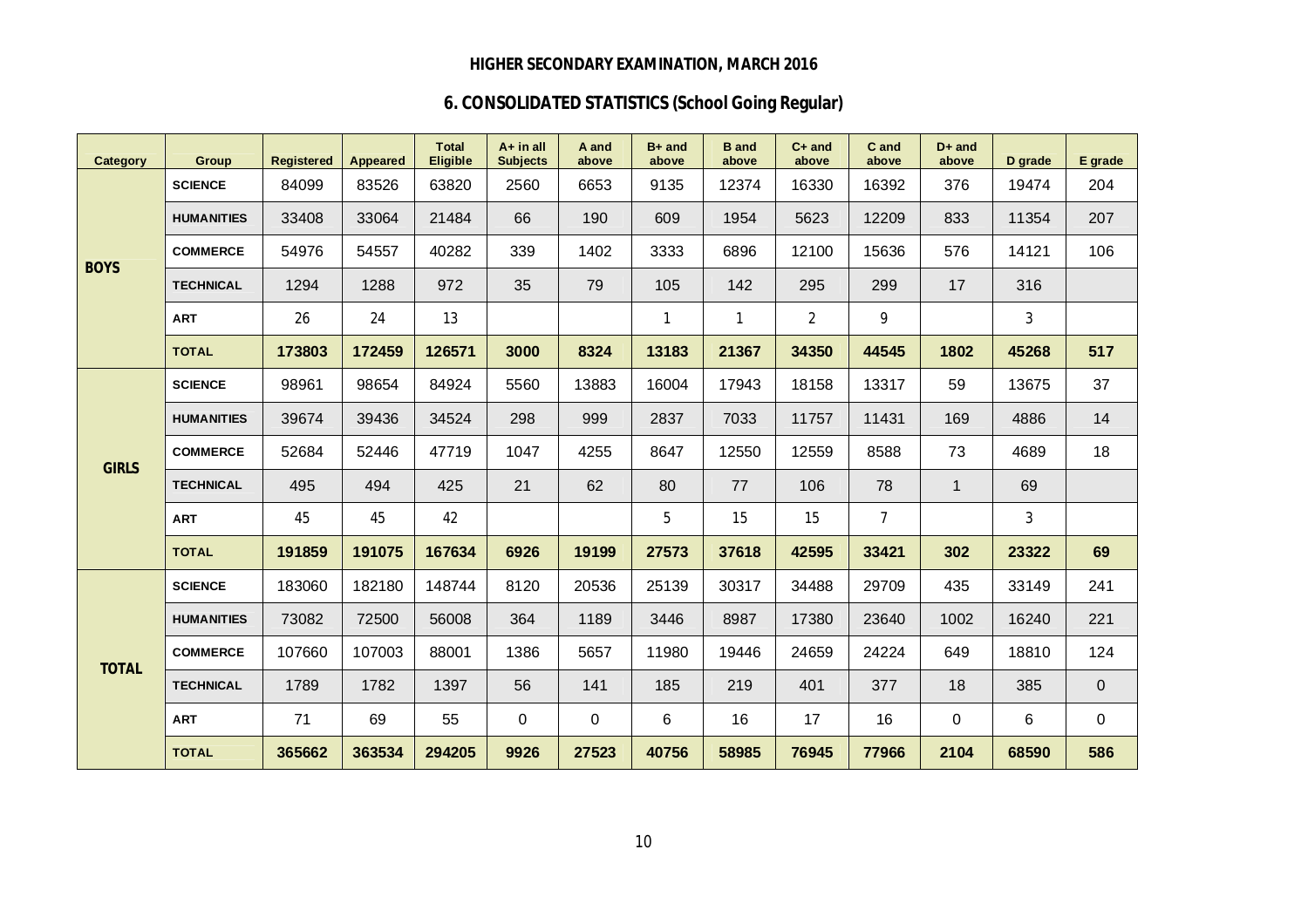# **7. CONSOLIDATED STATISTICS (Open School Regular)**

| Category     | Group             | <b>Registered</b> | Appeared | <b>Total</b><br>Eligible | A+in all<br><b>Subjects</b> | A and<br>above | $B+$ and<br>above | <b>B</b> and<br>above | $C+$ and<br>above | C and<br>above | $D+$ and<br>above | D grade | E grade        |
|--------------|-------------------|-------------------|----------|--------------------------|-----------------------------|----------------|-------------------|-----------------------|-------------------|----------------|-------------------|---------|----------------|
|              | <b>SCIENCE</b>    | 472               | 458      | 201                      | 14                          | 43             | 23                | 23                    | 26                | 72             |                   | 255     | $\overline{2}$ |
| <b>BOYS</b>  | <b>HUMANITIES</b> | 16692             | 16195    | 4147                     | $\overline{c}$              | 45             | 138               | 233                   | 526               | 2716           | 487               | 11605   | 418            |
|              | <b>COMMERCE</b>   | 25236             | 24593    | 6199                     | 3                           | 25             | 79                | 182                   | 777               | 4326           | 807               | 17780   | 582            |
|              | <b>TOTAL</b>      | 42400             | 41246    | 10547                    | 19                          | 113            | 240               | 438                   | 1329              | 7114           | 1294              | 29640   | 1002           |
|              | <b>SCIENCE</b>    | 490               | 484      | 243                      | 20                          | 47             | 21                | 35                    | 45                | 75             |                   | 239     | 1              |
| <b>GIRLS</b> | <b>HUMANITIES</b> | 13129             | 12857    | 5931                     | 1                           | 9              | 36                | 180                   | 861               | 4456           | 388               | 6866    | 59             |
|              | <b>COMMERCE</b>   | 12641             | 12440    | 6812                     | 12                          | 27             | 68                | 338                   | 1202              | 4739           | 426               | 5580    | 30             |
|              | <b>TOTAL</b>      | 26260             | 25781    | 12986                    | 33                          | 83             | 125               | 553                   | 2108              | 9270           | 814               | 12685   | 90             |
|              | <b>SCIENCE</b>    | 962               | 942      | 444                      | 34                          | 90             | 44                | 58                    | 71                | 147            | 0                 | 494     | 3              |
| <b>TOTAL</b> | <b>HUMANITIES</b> | 29821             | 29052    | 10078                    | 3                           | 54             | 174               | 413                   | 1387              | 7172           | 875               | 18471   | 477            |
|              | <b>COMMERCE</b>   | 37877             | 37033    | 13011                    | 15                          | 52             | 147               | 520                   | 1979              | 9065           | 1233              | 23360   | 612            |
|              | <b>TOTAL</b>      | 68660             | 67027    | 23533                    | 52                          | 196            | 365               | 991                   | 3437              | 16384          | 2108              | 42325   | 1092           |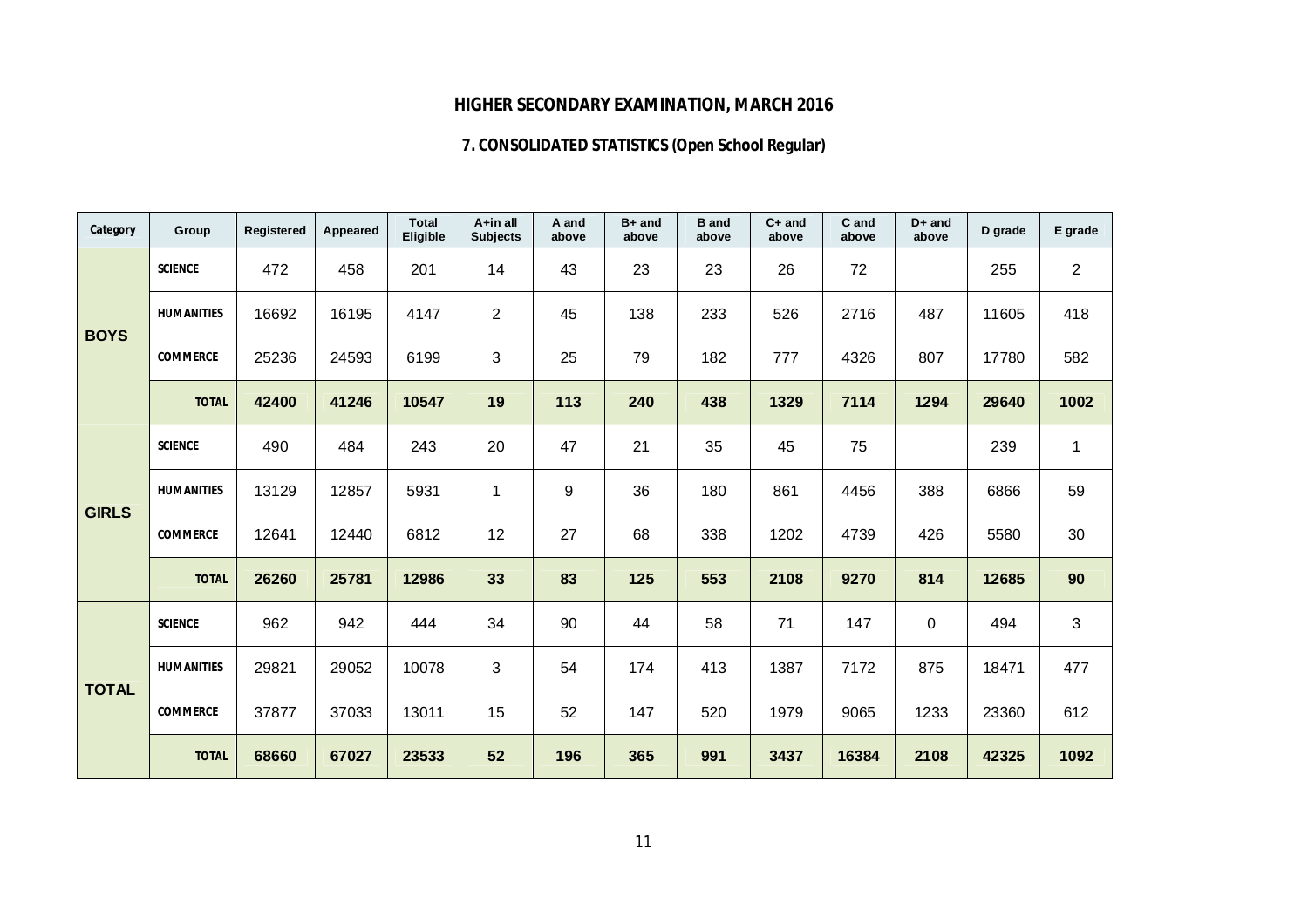# **8. Districtwise Consolidated Statistics (PERCENTAGE-EHS and All A+)**

|                    |                         |                              | <b>SCHOOL GOING</b>        |            |                    |                                       |                              | <b>TECHNICAL SCHOOL</b>    |            |                    |                                   |                              |                            | <b>OPEN SCHOOL</b> |                    |                                       |
|--------------------|-------------------------|------------------------------|----------------------------|------------|--------------------|---------------------------------------|------------------------------|----------------------------|------------|--------------------|-----------------------------------|------------------------------|----------------------------|--------------------|--------------------|---------------------------------------|
| <b>DISTRICT</b>    | NO. OF<br><b>SCHOOL</b> | <b>REGIS</b><br><b>TERED</b> | <b>APPEA</b><br><b>RED</b> | <b>EHS</b> | % OF<br><b>EHS</b> | $A + IN$<br><b>ALL</b><br><b>SUBJ</b> | <b>REGIS</b><br><b>TERED</b> | <b>APPEA</b><br><b>RED</b> | <b>EHS</b> | % OF<br><b>EHS</b> | A+IN<br><b>ALL</b><br><b>SUBJ</b> | <b>REGIS</b><br><b>TERED</b> | <b>APPEA</b><br><b>RED</b> | <b>EHS</b>         | % OF<br><b>EHS</b> | $A + IN$<br><b>ALL</b><br><b>SUBJ</b> |
| THIRUVANANTHAPURAM | 174                     | 33075                        | 32794                      | 26378      | 80.44              | 867                                   | 132                          | 132                        | 77         | 58.33              |                                   | 4903                         | 4757                       | 1958               | 41.16              | 1                                     |
| <b>KOLLAM</b>      | 136                     | 28032                        | 27856                      | 22781      | 81.78              | 1111                                  |                              |                            |            |                    |                                   | 2838                         | 2762                       | 1123               | 40.66              |                                       |
| PATHANAMTHITTA     | 85                      | 13276                        | 13183                      | 9544       | 72.4               | 309                                   | 197                          | 197                        | 190        | 96.45              | 17                                | 200                          | 197                        | 71                 | 36.04              |                                       |
| <b>ALAPPUZHA</b>   | 120                     | 23121                        | 22980                      | 17617      | 76.66              | 567                                   | 87                           | 87                         | 65         | 74.71              |                                   | 3089                         | 3032                       | 1178               | 38.85              |                                       |
| <b>KOTTAYAM</b>    | 132                     | 21877                        | 21777                      | 17789      | 81.69              | 821                                   | 169                          | 168                        | 121        | 72.02              |                                   | 1969                         | 1941                       | 949                | 48.89              |                                       |
| <b>IDUKKI</b>      | 78                      | 10760                        | 10709                      | 8752       | 81.73              | 353                                   | 211                          | 211                        | 134        | 63.51              | 5                                 | 1400                         | 1372                       | 719                | 52.41              |                                       |
| <b>ERNAKULAM</b>   | 199                     | 31198                        | 31059                      | 25729      | 82.84              | 945                                   | 485                          | 484                        | 422        | 87.19              | 21                                | 5248                         | 5084                       | 1949               | 38.34              | $\mathbf 1$                           |
| <b>THRISSUR</b>    | 198                     | 32381                        | 32265                      | 26439      | 81.94              | 744                                   | 52                           | 51                         | 32         | 62.75              |                                   | 7138                         | 6984                       | 2534               | 36.28              | $\mathbf 1$                           |
| <b>PALAKKAD</b>    | 148                     | 28466                        | 28261                      | 22095      | 78.18              | 639                                   |                              |                            |            |                    |                                   | 9119                         | 8940                       | 2477               | 27.71              | 22                                    |
| <b>KOZHIKODE</b>   | 177                     | 35536                        | 35337                      | 29367      | 83.11              | 990                                   | 49                           | 49                         | 16         | 32.65              |                                   | 8211                         | 8022                       | 2678               | 33.38              | 15                                    |
| <b>MALAPPURAM</b>  | 240                     | 52945                        | 52669                      | 42704      | 81.08              | 957                                   | 407                          | 403                        | 340        | 84.37              | 13                                | 16656                        | 16267                      | 4838               | 29.74              | 12 <sup>2</sup>                       |
| <b>WYANAD</b>      | 60                      | 8496                         | 8443                       | 7103       | 84.13              | 254                                   |                              |                            |            |                    |                                   | 1977                         | 1924                       | 823                | 42.78              |                                       |
| <b>KANNUR</b>      | 159                     | 28976                        | 28832                      | 24467      | 84.86              | 907                                   |                              |                            |            |                    |                                   | 3721                         | 3619                       | 1444               | 39.9               |                                       |
| <b>KASARGODE</b>   | 104                     | 13533                        | 13402                      | 10347      | 77.2               | 351                                   |                              |                            |            |                    |                                   | 2191                         | 2126                       | 792                | 37.25              |                                       |
| <b>GULF</b>        | 8                       | 524                          | 523                        | 505        | 96.56              | 23                                    |                              |                            |            |                    |                                   |                              |                            |                    |                    |                                       |
| <b>LAKSHADWEEP</b> | $\boldsymbol{9}$        | 953                          | 944                        | 615        | 65.15              | $\overline{7}$                        |                              |                            |            |                    |                                   |                              |                            |                    |                    |                                       |
| <b>MAHE</b>        | 6                       | 653                          | 649                        | 521        | 80.28              | 25                                    |                              |                            |            |                    |                                   |                              |                            |                    |                    |                                       |
| <b>TOTAL</b>       | 2033                    | 363802                       | 361683                     | 292753     | 80.94              | 9870                                  | 1789                         | 1782                       | 1397       | 78.4               | 56                                | 68660                        | 67027                      | 23533              | 35.11              | 52                                    |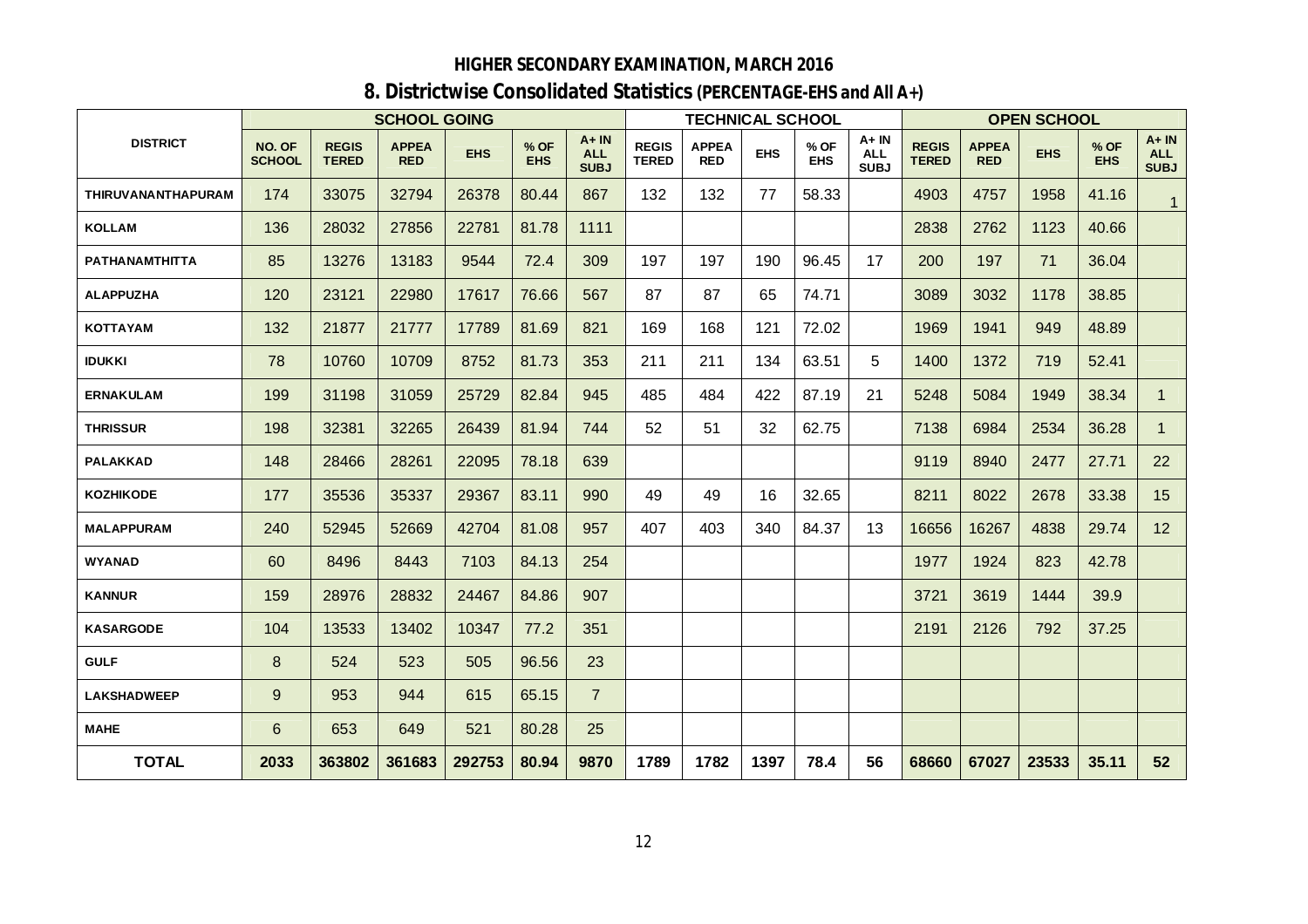# **SECOND YEAR HIGHER SECONDARY EXAMINATION, MARCH 2016**

|                     |          | 2016       |       |          | 2015       |       |          | 2014       |       |
|---------------------|----------|------------|-------|----------|------------|-------|----------|------------|-------|
| <b>Study Type</b>   | Appeared | <b>EHS</b> | % EHS | Appeared | <b>EHS</b> | % EHS | Appeared | <b>EHS</b> | % EHS |
| <b>SCHOOL GOING</b> | 361683   | 292753     | 80.94 | 343459   | 288362     | 83.96 | 342410   | 271836     | 79.39 |
| <b>TECHNICAL</b>    | 1782     | 1397       | 78.40 | 1936     | 1523       | 78.67 | 1873     | 1401       | 74.80 |
| <b>OPEN SCHOOL</b>  | 67027    | 23533      | 35.11 | 82883    | 30624      | 36.95 | 65758    | 24654      | 37.49 |
| <b>OLD SYLLABUS</b> | 22893    | 8339       | 36.43 | 18322    | 6490       | 35.42 | 24080    | 6747       | 28.02 |

### **9. COMPARATIVE ANALYSIS - STUDY TYPE WISE**

### **10. COMPARATIVE ANALYSIS - GROUP TYPE WISE**

| <b>Study Type</b>    | Group             |          | 2016       |       |          | 2015       |                 |          | 2014       |                 |
|----------------------|-------------------|----------|------------|-------|----------|------------|-----------------|----------|------------|-----------------|
|                      |                   | Appeared | <b>EHS</b> | % EHS | Appeared | <b>EHS</b> | %<br><b>EHS</b> | Appeared | <b>EHS</b> | %<br><b>EHS</b> |
|                      | <b>SCIENCE</b>    | 182180   | 148744     | 81.65 | 174536   | 149597     | 85.71           | 169884   | 134202     | 79.00           |
|                      | <b>HUMANITIES</b> | 72500    | 56008      | 77.25 | 69709    | 54959      | 78.84           | 71265    | 53933      | 75.68           |
|                      | <b>COMMERCE</b>   | 107003   | 88001      | 82.24 | 99214    | 83806      | 84.47           | 101261   | 83701      | 82.66           |
|                      | <b>TECHNICAL</b>  | 1782     | 1397       | 78.40 | 1936     | 1523       | 78.67           | 1873     | 1401       | 74.80           |
|                      | <b>SCIENCE</b>    | 942      | 444        | 47.13 | 1245     | 522        | 41.93           | 1019     | 349        | 34.25           |
| <b>SCHOLE</b>        | <b>HUMANITIES</b> | 29052    | 10078      | 34.69 | 31757    | 11853      | 37.32           | 24512    | 8883       | 36.24           |
| <b>ISCHOOL GOING</b> | <b>COMMERCE</b>   | 37033    | 13011      | 35.13 | 49881    | 18249      | 36.59           | 40227    | 15422      | 38.34           |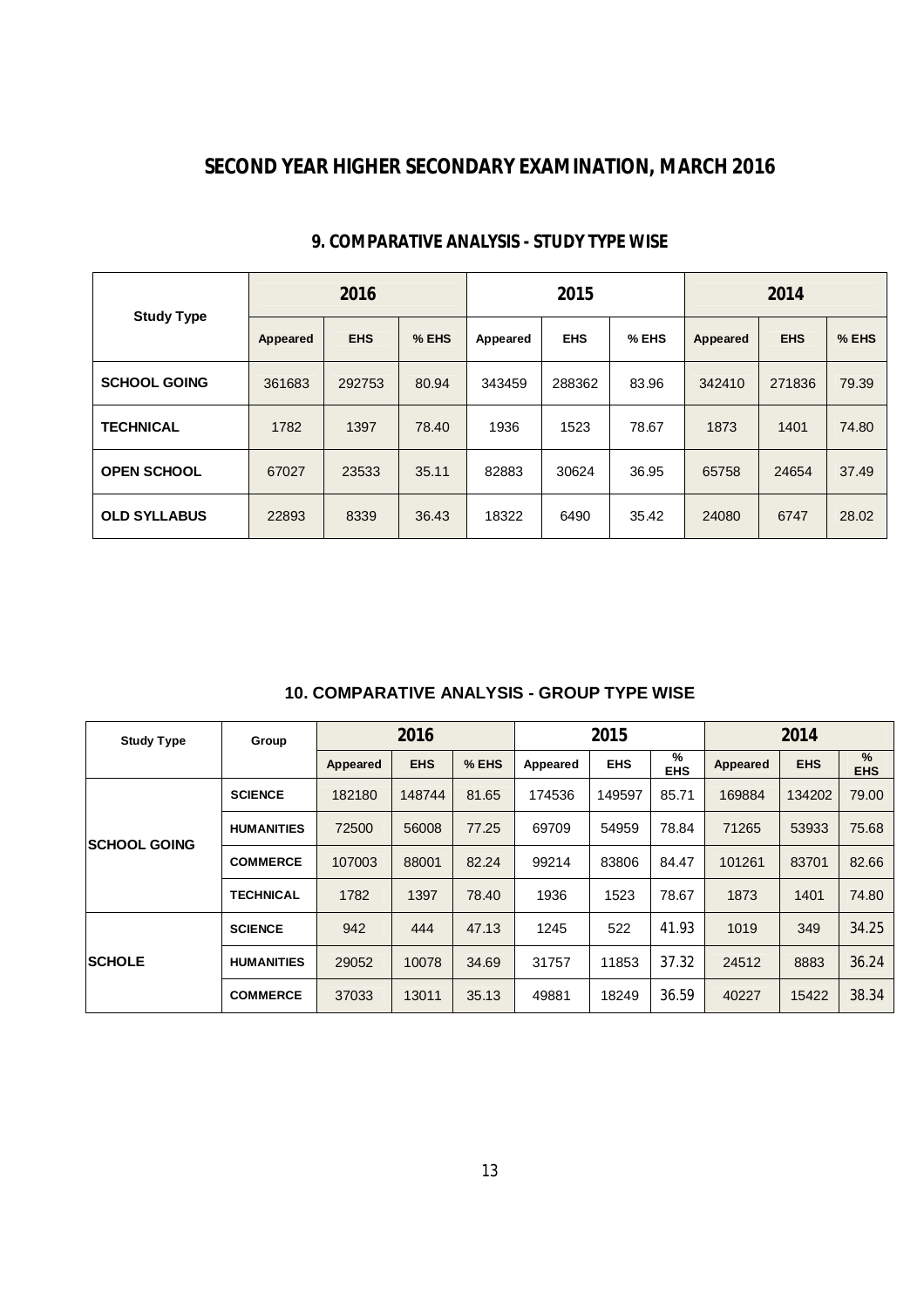| <b>Study Type</b> |                    |          | 2016       |       |          | 2015       |       | 2014     |            |       |  |
|-------------------|--------------------|----------|------------|-------|----------|------------|-------|----------|------------|-------|--|
|                   | <b>School Type</b> | Appeared | <b>EHS</b> | % EHS | Appeared | <b>EHS</b> | % EHS | Appeared | <b>EHS</b> | % EHS |  |
|                   | <b>GOVT</b>        | 152698   | 121635     | 79.66 | 149147   | 123780     | 82.99 | 153491   | 120899     | 78.77 |  |
|                   | <b>AIDED</b>       | 175572   | 146094     | 83.21 | 157301   | 136705     | 86.91 | 155901   | 127843     | 82.00 |  |
| <b>SCHOOL</b>     | <b>SPECIAL</b>     | 186      | 183        | 98.39 | 219      | 218        | 99.54 | 222      | 219        | 98.65 |  |
| <b>GOING</b>      | <b>TECHNICAL</b>   | 1782     | 1397       | 78.40 | 1936     | 1523       | 78.67 | 1873     | 1401       | 74.80 |  |
|                   | <b>UN AIDED</b>    | 33227    | 24841      | 74.76 | 36792    | 27659      | 75.18 | 32796    | 22875      | 69.75 |  |
|                   | KALAMANDALAM       | 69       | 55         | 79.71 | 60       | 54         | 90    | 64       | 61         | 95.31 |  |

# **11. COMPARATIVE ANALYSIS - SCHOOL TYPE WISE**

# **12. COMPARATIVE ANALYSIS OF REGULAR SCHOOL GOING, TECHNICAL AND ARTS STUDENTS - GENDER WISE**

| <b>Study Type</b> |               |          | 2016       |       |          | 2015       |       | 2014     |            |                 |  |
|-------------------|---------------|----------|------------|-------|----------|------------|-------|----------|------------|-----------------|--|
|                   | <b>GENDER</b> | Appeared | <b>EHS</b> | % EHS | Appeared | <b>EHS</b> | % EHS | Appeared | <b>EHS</b> | %<br><b>EHS</b> |  |
| <b>SCHOOL</b>     | <b>GIRLS</b>  | 191075   | 167634     | 87.73 | 184012   | 164370     | 89.33 | 180611   | 154611     | 85.60           |  |
| <b>GOING</b>      | <b>BOYS</b>   | 172459   | 126571     | 73.39 | 161443   | 125569     | 77.78 | 163736   | 118687     | 72.48           |  |
| <b>SCOLE</b>      | <b>GIRLS</b>  | 25781    | 12986      | 50.37 | 33038    | 16944      | 51.29 | 27309    | 13691      | 50.13           |  |
|                   | <b>BOYS</b>   | 41246    | 10547      | 25.57 | 49845    | 13680      | 27.45 | 38449    | 10963      | 28.51           |  |

# **13. COMPARATIVE ANALYSIS OF REGULAR SCHOOL GOING STUDENTS - CASTE WISE (SCHOOL GOING)**

|                               |               |          | 2016       |                 |          | 2015       |       | 2014     |            |       |  |
|-------------------------------|---------------|----------|------------|-----------------|----------|------------|-------|----------|------------|-------|--|
| <b>Study Type</b>             | <b>CASTE</b>  | Appeared | <b>EHS</b> | %<br><b>EHS</b> | Appeared | <b>EHS</b> | % EHS | Appeared | <b>EHS</b> | % EHS |  |
|                               | <b>SC</b>     | 37875    | 23132      | 61.07           | 38354    | 24318      | 63.40 | 37117    | 21895      | 58.99 |  |
|                               | <b>ST</b>     | 5049     | 3101       | 61.42           | 4525     | 2909       | 64.29 | 4373     | 2463       | 56.32 |  |
| <b>SCHOOL</b><br><b>GOING</b> | <b>OEC</b>    | 13136    | 9225       | 70.23           | 11693    | 8384       | 71.70 | 11828    | 8037       | 67.95 |  |
|                               | <b>OBC</b>    | 218315   | 180004     | 82.45           | 203392   | 175167     | 86.12 | 204457   | 166274     | 81.32 |  |
|                               | <b>OTHERS</b> | 87308    | 77290      | 88.53           | 85494    | 77583      | 90.75 | 84635    | 73167      | 86.45 |  |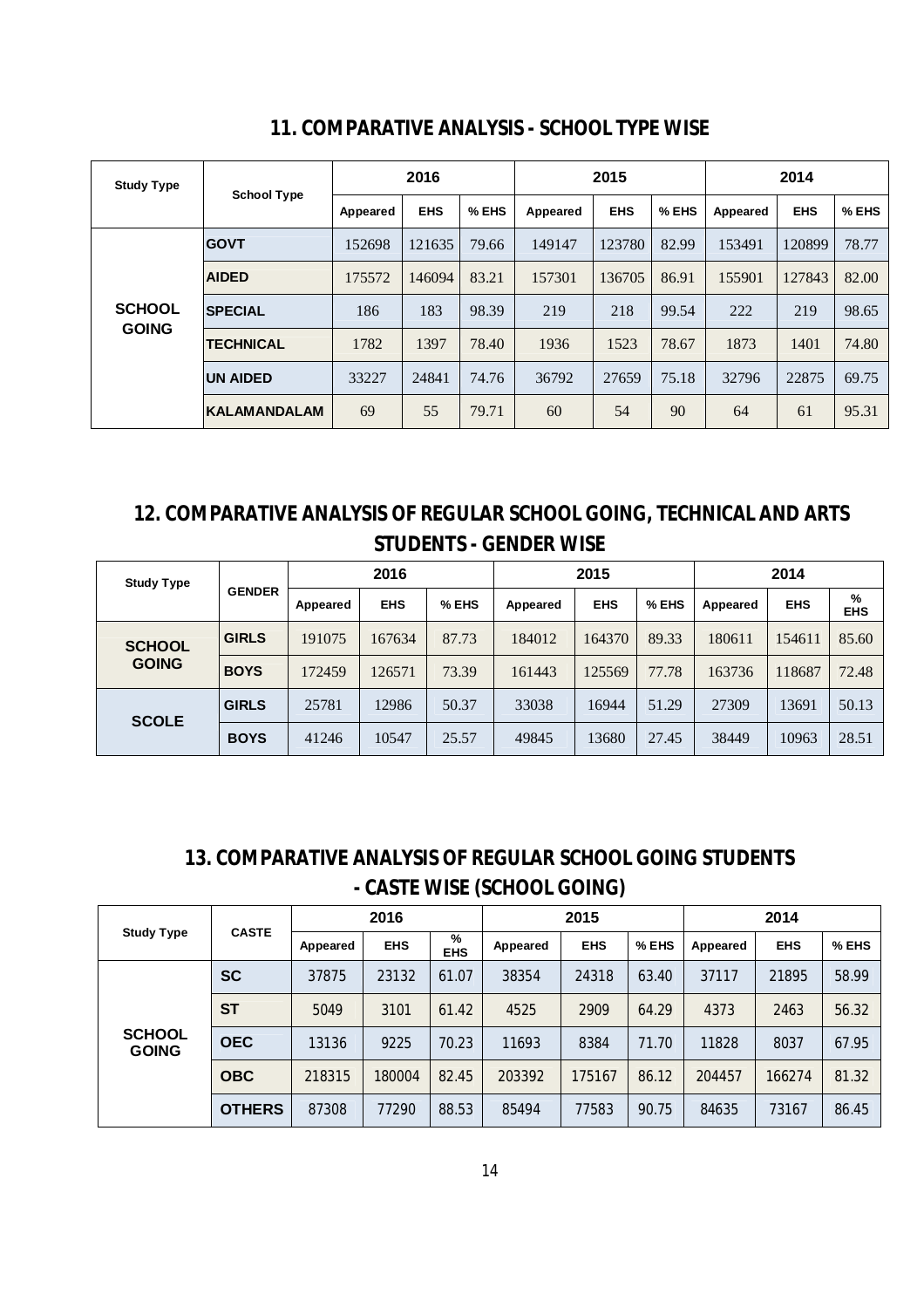### **SECOND YEAR HIGHER SECONDARY EXAMINATION, MARCH 2016**

|                 | No. of                |             |              |             | A+ for all subjects |       |            |       |  |
|-----------------|-----------------------|-------------|--------------|-------------|---------------------|-------|------------|-------|--|
| <b>YEAR</b>     | Candidate<br>appeared | <b>Boys</b> | <b>Girls</b> | <b>Boys</b> | Girls               | Total | <b>EHS</b> | %EHS  |  |
| <b>Mar-2007</b> | 242861                | 112395      | 130466       | 165         | 290                 | 455   | 175742     | 72.36 |  |
| <b>Mar-2008</b> | 255909                | 116457      | 139452       | 487         | 847                 | 1334  | 207389     | 81.04 |  |
| <b>Mar-2009</b> | 261419                | 121422      | 139997       | 450         | 965                 | 1415  | 199874     | 76.46 |  |
| <b>Mar-2010</b> | 276460                | 127538      | 148922       | 516         | 1042                | 1558  | 207155     | 74.93 |  |
| <b>Mar-2011</b> | 278372                | 128198      | 150174       | 859         | 1962                | 2821  | 227112     | 81.58 |  |
| <b>Mar-2012</b> | 293112                | 136613      | 156499       | <b>1100</b> | 2234                | 3334  | 258179     | 88.08 |  |
| <b>Mar-2013</b> | 315293                | 148656      | 166637       | 1613        | 3519                | 5132  | 256454     | 81.34 |  |
| <b>Mar-2014</b> | 342410                | 162374      | 180036       | 2171        | 4607                | 6778  | 271836     | 79.39 |  |
| <b>Mar-2015</b> | 343459                | 159999      | 183460       | 3073        | 7766                | 10839 | 288362     | 83.96 |  |
| <b>Mar-2016</b> | 361683                | 171147      | 190536       | 2965        | 6905                | 9870  | 292753     | 80.94 |  |

## **14. COMPARATIVE ANALYSIS OF RESULTS THROUGH YEARS (SCHOOL GOING)**

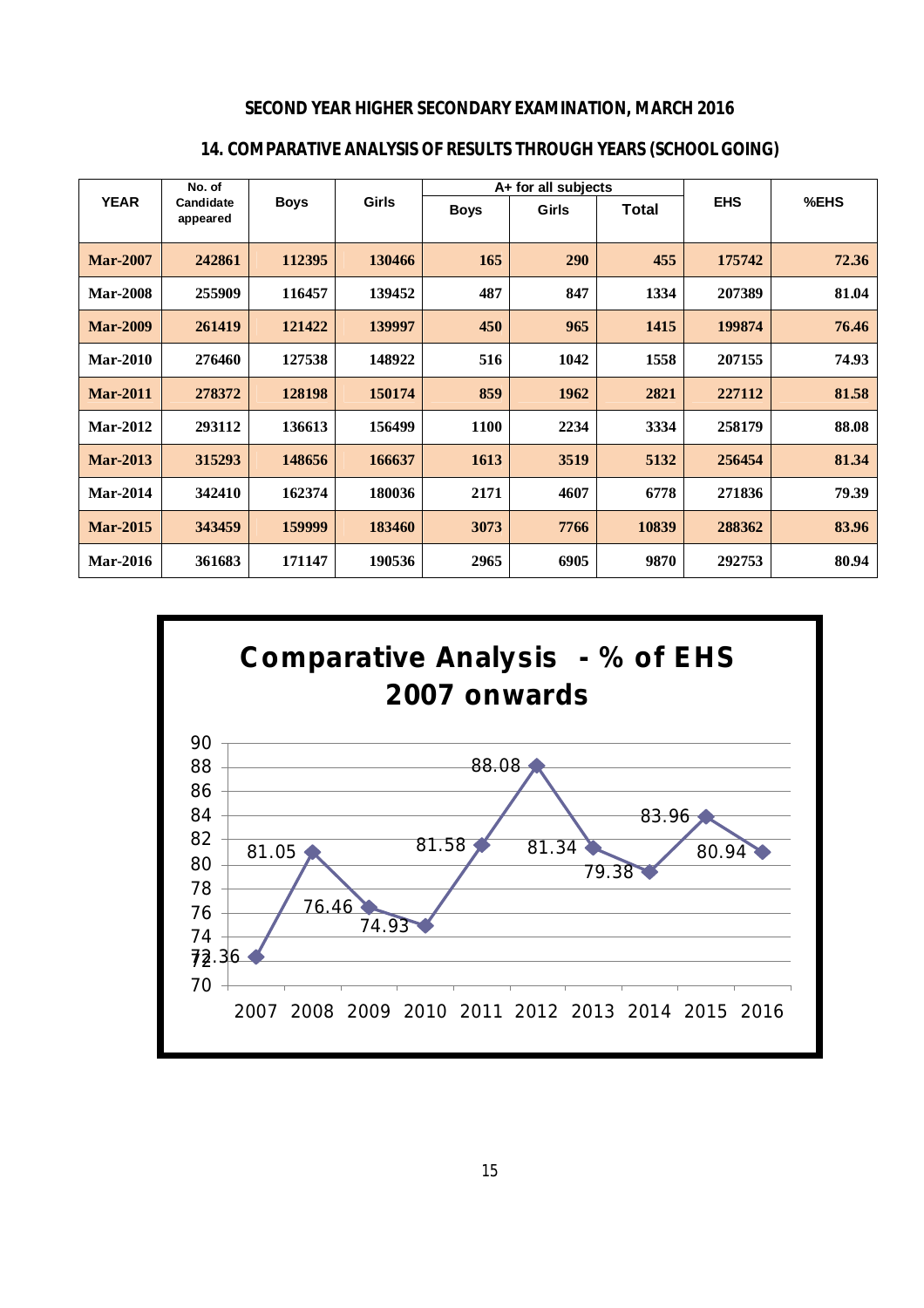| Year          | <b>Total</b><br><b>Candidates</b><br>appeared | <b>Boys</b> | Girls  | <b>Distinction</b> | <b>First</b> | Second | <b>Third</b> | <b>Total</b><br>Pass | % of Pass |
|---------------|-----------------------------------------------|-------------|--------|--------------------|--------------|--------|--------------|----------------------|-----------|
| <b>Mar-97</b> | 7334                                          | 3594        | 3740   | 295                | 1406         | 1354   | 1009         | 4064                 | 55.41     |
| Mar-98        | 7111                                          | 3287        | 3824   | 453                | 1519         | 1312   | 1064         | 4348                 | 61.15     |
| Mar-99        | 20800                                         | 9147        | 11653  | 692                | 3847         | 4675   | 3033         | 12247                | 58.88     |
| Mar-00        | 56750                                         | 25434       | 31316  | 1147               | 7977         | 12796  | 9632         | 31552                | 55.60     |
| <b>Mar-01</b> | 85291                                         | 37591       | 47700  | 2604               | 15358        | 19225  | 12004        | 49191                | 57.67     |
| Mar-02        | 240877                                        | 103357      | 137520 | 9980               | 41903        | 46983  | 43344        | 142210               | 59.04     |
| <b>Mar-03</b> | 273682                                        | 120806      | 152876 | 17056              | 50953        | 47771  | 46385        | 162165               | 59.25     |
| Mar-04        | 308446                                        | 139467      | 168979 | 23833              | 59886        | 52481  | 46042        | 182242               | 59.08     |
| <b>Mar-05</b> | 332315                                        | 153070      | 179245 | 31297              | 69653        | 54829  | 43213        | 198992               | 59.88     |
| Mar-06        | 366523                                        | 175794      | 190729 | 36529              | 74347        | 55849  | 50287        | 217012               | 59.21     |

# **15. RESULTS PRIOR TO THE IMPLEMENTATION OF GRADING SCHEME**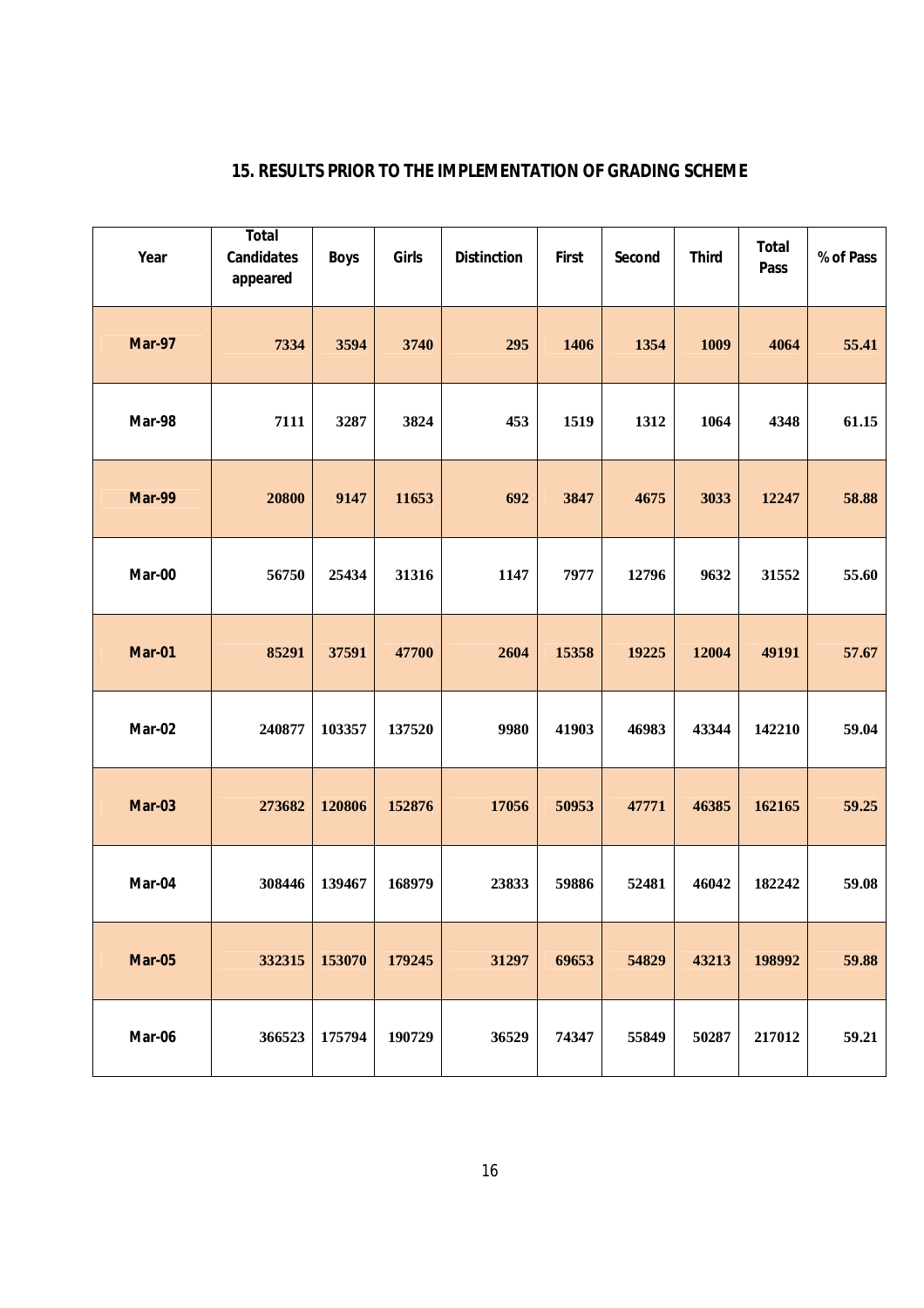### **HIGHER SECONDARY EXAMINATION, MARCH 2016 16. SUBJECT WISE GRADE COUNT (SCHOOL GOING)**

|                                        |                 | טועוט           | $\sim$         | 1991 I Y        | uunu,            |                  |                  |                  |                  |
|----------------------------------------|-----------------|-----------------|----------------|-----------------|------------------|------------------|------------------|------------------|------------------|
| Subject                                | $A+$            | A               | $B+$           | B               | $C+$             | $\mathbf c$      | D+               | D                | E                |
| English                                | 21,665          | 59,002          | 69,423         | 68,168          | 68,459           | 72,273           | 3,366            | 76,332           | 1,210            |
| Malayalam                              | 115,455         | 52,587          | 32,320         | 20,527          | 11,661           | 4,841            | 218              | 1,495            | 88               |
| Hindi                                  | 82,187          | 17,868          | 10,016         | 6,271           | 3,483            | 1,228            | 45               | 208              | 5                |
| Sanskrit                               | 7,216           | 1,074           | 517            | 192             | 33               | $\mathbf 0$      | $\overline{0}$   | $\pmb{0}$        | $\mathbf{0}$     |
| Arabic                                 | 22,312          | 13,529          | 9,526          | 5,265           | 1,916            | 281              | 5                | 5                | 10               |
| Urdu                                   | 2,367           | 654             | 47             | $\mathbf{1}$    | $\mathbf 0$      | $\mathbf{0}$     | $\overline{0}$   | $\overline{0}$   | $\mathbf{0}$     |
| Tamil                                  | 225             | 302             | 209            | 96              | 47               | $\overline{13}$  | $\mathbf 0$      | 8                | $\boldsymbol{0}$ |
| Kannada                                | 454             | 325             | 280            | 199             | 168              | 122              | $\overline{18}$  | 62               | $\mathbf{1}$     |
| French                                 | 439             | 120             | 59             | 22              | 4                | $\boldsymbol{0}$ | $\boldsymbol{0}$ | $\boldsymbol{0}$ | $\boldsymbol{0}$ |
| Latin                                  | $\overline{56}$ | 33              | $\overline{5}$ | $\overline{2}$  | $\mathbf 0$      | $\mathbf{0}$     | $\overline{0}$   | $\mathbf 0$      | $\boldsymbol{0}$ |
| Syriac                                 | 1,100           | 65              | 11             | 3               | $\mathbf 0$      | $\boldsymbol{0}$ | $\boldsymbol{0}$ | $\boldsymbol{0}$ | $\boldsymbol{0}$ |
| German                                 | $\overline{27}$ | 10              | $\overline{2}$ | $\overline{0}$  | $\mathbf 0$      | $\boldsymbol{0}$ | $\boldsymbol{0}$ | $\boldsymbol{0}$ | $\boldsymbol{0}$ |
| Russian                                | 100             | 6               | $\mathbf 0$    | $\mathbf 0$     | $\mathbf 0$      | $\mathbf 0$      | $\mathbf 0$      | $\mathbf 0$      | $\boldsymbol{0}$ |
| <b>Electronic Service Technology</b>   | 170             | 151             | 189            | 218             | 228              | 94               | $\overline{3}$   | 98               | $\mathbf{0}$     |
| <b>Computer Information Technology</b> | 240             | 251             | 313            | 343             | $\overline{372}$ | 175              | $\overline{4}$   | 125              | $\mathbf 0$      |
| Physics                                | 19,873          | 30,588          | 39,194         | 42,227          | 31,608           | 6,312            | 144              | 19,424           | $\mathbf{1}$     |
| Chemistry                              | 25,051          | 28,240          | 31,965         | 36,599          | 29,811           | 4,129            | 54               | 35,580           | 5                |
| <b>Biology</b>                         | 35,112          | 30,096          | 28,990         | 27,011          | 16,352           | 1,105            | $\overline{5}$   | 12,417           | $\overline{0}$   |
| Mathematics                            | 18,718          | 20,328          | 23,713         | 29,624          | 35,781           | 36,383           | 595              | 36,843           | 368              |
| <b>Computer Science</b>                | 4,257           | 5,414           | 6,432          | 7,125           | 5,752            | 1,052            | 25               | 4,222            | $\boldsymbol{0}$ |
| Home Science                           | 110             | 243             | 337            | 350             | 217              | 31               | $\boldsymbol{0}$ | 223              | $\boldsymbol{0}$ |
| Electronics                            | 44              | 64              | 90             | 163             | 127              | $\overline{5}$   | $\overline{0}$   | 128              | $\boldsymbol{0}$ |
| Geology                                | 236             | 381             | 505            | 594             | 546              | 198              | 5                | 204              | $\mathbf 0$      |
| History                                | 1,557           | 5,362           | 12,440         | 19,800          | 24,513           | 20,692           | 1,042            | 8,923            | 61               |
| Economics                              | 8,951           | 18,156          | 27,295         | 37,612          | 50,188           | 53,869           | 2,427            | 45,867           | 201              |
| <b>Political Science</b>               | 2,393           | 7,195           | 14,188         | 22,964          | 33,624           | 36,304           | 1,829            | 24,385           | 127              |
| Geography                              | 777             | 2,451           | 4,361          | 5,258           | 4,548            | 1,097            | 41               | 1,102            | $\boldsymbol{0}$ |
| Sociology                              | 1,394           | 4,283           | 8,515          | 13,418          | 17,729           | 15,405           | 703              | 6,450            | 26               |
| Music                                  | 9               | 29              | 38             | 29              | 42               | 16               | $\overline{2}$   | $\overline{2}$   | $\boldsymbol{0}$ |
| <b>Statistics</b>                      | 687             | 1,473           | 1,893          | 2,387           | 1,775            | 238              | $\overline{3}$   | 769              | $\mathbf{0}$     |
| <b>Gandhian Studies</b>                | 198             | 564             | 868            | 679             | 230              | 6                | 0                | 22               | $\mathbf 0$      |
| Philosophy                             | 25              | 112             | 176            | 234             | 362              | 344              | $\overline{7}$   | 41               | $\mathbf{1}$     |
| Social Work                            | 425             | 730             | 866            | 949             | 660              | $\overline{77}$  | $\overline{3}$   | 132              | $\mathbf 0$      |
| Malayalam (Part 3)                     | 432             | 541             | 450            | 363             | 228              | 130              | $\overline{5}$   | $\overline{27}$  | $\boldsymbol{0}$ |
| Hindi (Part 3)                         | $\overline{95}$ | $\overline{78}$ | 60             | 46              | $\overline{32}$  | 11               | 0                | $\overline{2}$   | $\overline{0}$   |
| Arabic (Part 3)                        | 268             | 181             | 117            | 37              | $\overline{4}$   | $\boldsymbol{0}$ | $\pmb{0}$        | $\pmb{0}$        | $\overline{0}$   |
| Kannada (Part 3)                       | 11              | 14              | 12             | 6               | $\overline{3}$   | 1                | $\overline{0}$   | $\overline{0}$   | $\overline{0}$   |
| Tamil (Part 3)                         | 15              | $\overline{25}$ | $\, 8$         | $\overline{3}$  | $\mathbf 0$      | $\overline{3}$   | $\overline{0}$   | 12               | $\mathbf{0}$     |
| Sanskrit Sahitya                       | 44              | 70              | 87             | $\overline{92}$ | 56               | 11               | $\mathbf 0$      | $\boldsymbol{0}$ | $\mathbf 0$      |
| Sanskrit Sastra                        | 38              | 69              | 70             | 83              | 85               | 15               | $\boldsymbol{0}$ | $\overline{0}$   | $\boldsymbol{0}$ |
| Psychology                             | 75              | 301             | 718            | 1,021           | 818              | 113              | 4                | 185              | $\boldsymbol{0}$ |
| <b>Communicative English</b>           | 315             | 873             | 1,634          | 1,797           | 1,126            | 78               | $\overline{3}$   | 453              | $\boldsymbol{0}$ |
| <b>Computer Application</b>            | 4,544           | 9,284           | 14,393         | 19,511          | 17,974           | 3,782            | 92               | 11,335           | 4                |
| Journalism                             | 196             | 474             | 1,004          | 1,421           | 1,119            | 123              | 10               | 301              | $\mathbf{0}$     |
| English Literature                     | 23              | 67              | 106            | 163             | 197              | 189              | 3                | 142              | $\boldsymbol{0}$ |
| Anthropology                           | 45              | 97              | 105            | 144             | 155              | 149              | $\overline{8}$   | 28               | $\mathbf{0}$     |
| <b>Business Studies with FM</b>        | 7,284           | 12,902          | 16,668         | 20,730          | 25,477           | 30,368           | 1,306            | 33,412           | 348              |
| Accontancy with AFS                    | 655             | 1,046           | 1,815          | 3,422           | 6,918            | 13,034           | 823              | 22,465           | 60               |
| Urdu                                   | 38              | 17              | $\overline{0}$ | 0               | $\mathbf 0$      | 0                | 0                | $\overline{0}$   | $\mathbf 0$      |
| <b>Islamic History</b>                 | 43              | 123             | 279            | 442             | 425              | 225              | 16               | 69               | $\boldsymbol{0}$ |
| Accountancy with Comp.Acc.             | 6,745           | 12,755          | 18,998         | 23,332          | 20,201           | 2,700            | 30               | 13,911           | 10               |
|                                        |                 |                 |                |                 |                  |                  |                  |                  |                  |